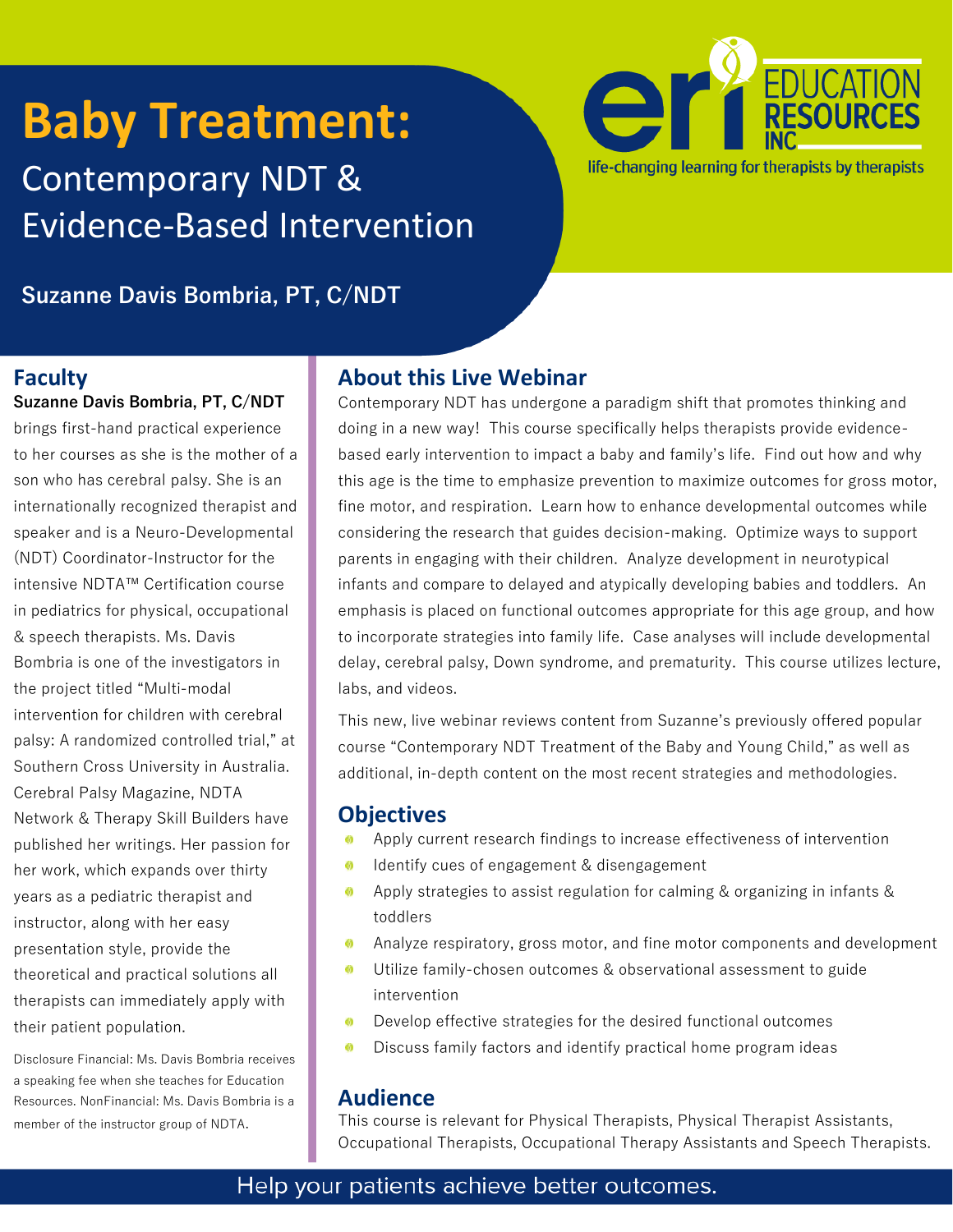

## **Schedule – Day 1 6:40 pm to 10:15 pm EST (US)**

**\*Please note throughout the session, demos, photos and videos will be used for instructional purposes and participants will have the opportunity to practice the presented skills.** 

| 6:40-7:00     | <b>Webinar Registration/Zoom Course Opens</b>                                |
|---------------|------------------------------------------------------------------------------|
| $7:00 - 8:30$ | Contemporary NDT- shifting paradigm                                          |
|               | What does the evidence say?                                                  |
|               | Motor Control, Motor Learning, NGST,<br>Neuroplasticity                      |
|               | Considerations of the musculoskeletal system                                 |
| $8:30 - 8:45$ | Break                                                                        |
| 8:45-10:15    | Partnering with parents                                                      |
|               | Intervention guidelines:                                                     |
|               | Engagement/disengagement cues                                                |
|               | Grading sensory input: LAB                                                   |
|               | Regulation strategies for infants & toddlers-<br>how to calm & organize: LAB |
|               |                                                                              |

#### **Schedule – Day 2 6:40 pm to 10:15 pm EST (US)**

| $6:40 - 7:00$ | <b>Webinar Registration/Zoom Course Opens</b>                                                                 |
|---------------|---------------------------------------------------------------------------------------------------------------|
| $7:00 - 8:30$ | Spine, Ribs & Respiration- impact on<br>development & treatment strategies                                    |
| $8:30 - 8:45$ | <b>Break</b>                                                                                                  |
| $8:45-10:15$  | Developmental Components and Treatment<br>Strategies in Prone and Supine: Upper<br>Extremity                  |
|               | Developmental Components and Treatment<br>Strategies for Floor Mobility- rolling, belly<br>crawling, creeping |

# **Schedule – Day 3 9:40 am to 4:00 pm EST (US)**

| 9:40-10:00    | <b>Webinar Registration/Zoom Course Opens</b>                                                                                        |  |
|---------------|--------------------------------------------------------------------------------------------------------------------------------------|--|
| 10:00-11:15   | Developmental Components and Treatment<br>Strategies in Sitting: gross motor/postural<br>control                                     |  |
| 11:15-12:00   | Developmental Components and Treatment<br>Strategies in in Transitional Movements: pelvic<br>girdle control, shoulder girdle control |  |
| 12:00-12:15   | <b>Break</b>                                                                                                                         |  |
| 12:15-2:00    | Developmental Components and Treatment<br>Strategies in Standing and Walking                                                         |  |
|               | Developmental Components and Treatment<br>Strategies in Forearm, Wrist and Hand                                                      |  |
| $2:00 - 2:15$ | <b>Break</b>                                                                                                                         |  |
| $2:15-4:00$   | Hand continued                                                                                                                       |  |
|               | Parent Perspective: Being Therapeutic vs<br>Being the Therapist; Ideas for Home                                                      |  |

### **Online Courses Learn at Your Convenience**

We've infused the excitement and clinical relevance of our live courses into new on demand online series Learn at your convenience

- **Vestibular Rehabilitation for the School Aged Child and Adolescent Series**
- **Toe Walking – Comprehensive Series**
- **[Treatment of Motor Issues in Children with Sensory](https://www.educationresourcesinc.com/courses/2020-04-20/treatment-of-motor-issues-in-children-with-sensory-dysfunction-online/)  [Dysfunction Online Series](https://www.educationresourcesinc.com/courses/2020-04-20/treatment-of-motor-issues-in-children-with-sensory-dysfunction-online/)**
- **Therapies in the School Series – Offering five full series or over 25 individual sessions**

Online courses include free downloadable handouts and access for an entire year.

Register directly online **[www.educationresourcesinc.com](http://www.educationresourcesinc.com/)**

 $\mathbf{B}$ 

Find us on  $\bigodot$ 

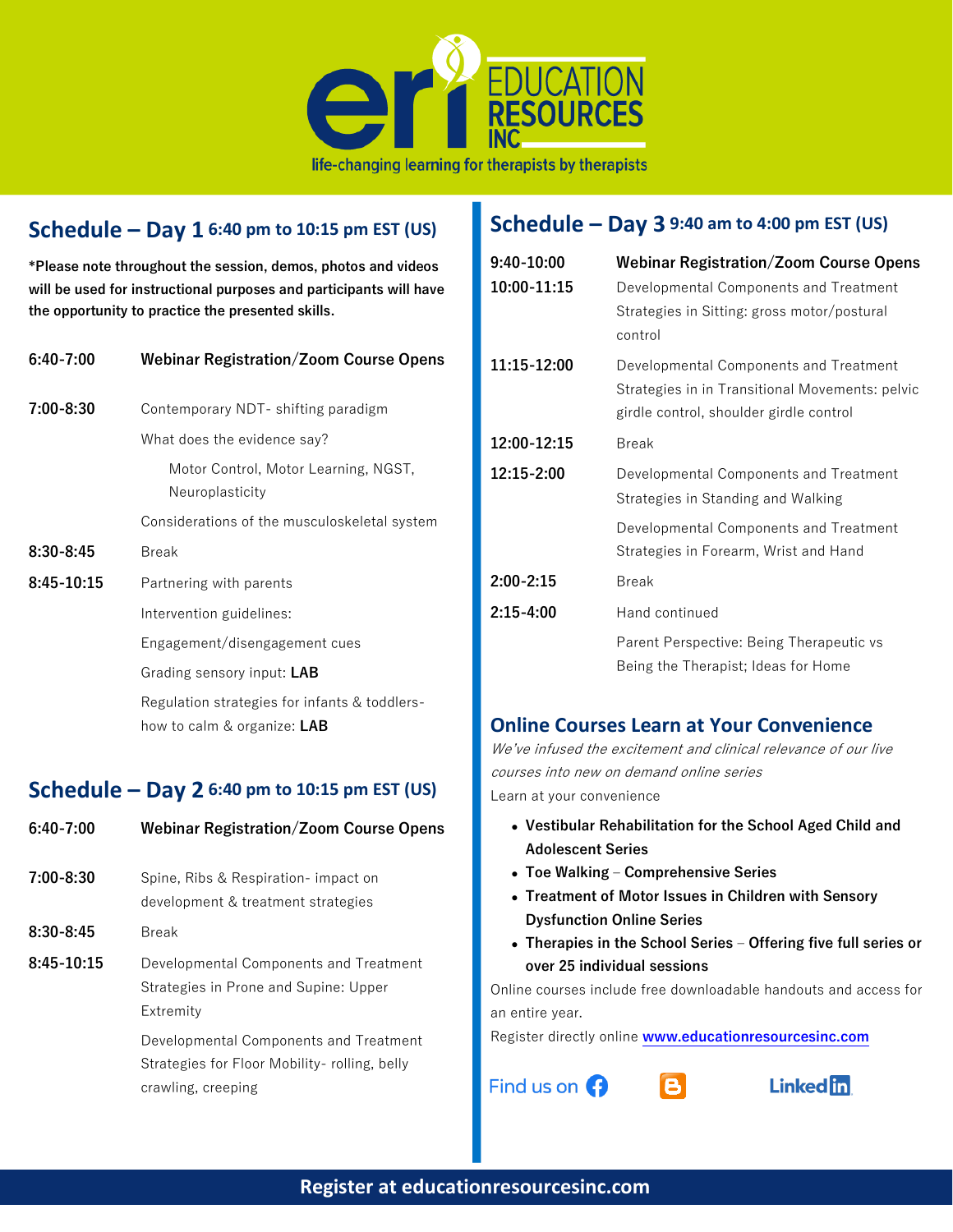

life-changing learning for therapists by therapists

# **ERI: Life-changing**

# **learning**

**You love what you do.** Our courses remind you why. As a therapist, you change lives every day – and have your life changed in return. ERI is life-changing learning, for therapists by therapists.

# **The ERI Advantage:**

• Techniques you'll use the next day

- Peers who share your passion
- Renowned faculty
- Evidence-based courses that improve outcomes
- 30 years of life-changing learning

### **Specialty Tracks throughout the lifespan – Neonatal, Pediatric, Adult, Geriatric**

Each ERI specialty track is designed to make the most of your continuing education time, budget, and goals. Start your search with us, and plan every course you'll take in 2021.

## **ERI Rewards Your ERI experience is more rewarding than ever.**

- First Course Discount
- Group Discounts
- \$100 off your 4th Multi-day Course
- And more

Subject to availability. Exclusions may apply. Visit our website for details and coupon codes.

#### **Credits**

This course meets the criteria for 11.5 contact hours (1.15) CEUs, Intermediate Level. Most Physical Therapy State Boards accept webinars as a live offering. Please check with your state board to confirm. Application has been made to the **NJ** Board of Physical Therapy Examiners. Application has been made to the **FL** Physical Therapy Association for 13.5 continuing education contact hours. Approved sponsor by the State of **IL** Department of Financial and Professional Regulation for Physical Therapy for 13.5 contact hours. Approved provider by the **NY** State Board of Physical Therapy for 13.8 contact hours (1.38 CEUs). Education Resources, Inc. is an approved provider for Physical Therapy CEUs in the following states: **CA, KY** and **TX**. The following state boards of physical therapy accept other states' approval: **AK, AR, AZ, DC, DE, GA, HI, ID, IN, KS, MI, MO, MS, NC, OR, PA, RI, SC, UT, VA, VT, WI, WY.** The following state boards of physical therapy either do not require course pre-approval or do not require CEUs for re-licensure: **AL, CO, CT, IA, MA, ME, MT, NE, ND, NH, SD, WA**.

 $\leq$ Approved provider of continuing education by the American Occupational Therapy Association #3043, for 11.5 contact hours (1.15 CEUs) Intermediate Level - Occupational Therapy Process: Assessment, Intervention. The assignment of AOTA CEUs does not imply endorsement of specific course content, products or clinical procedures by AOTA. NBCOT professional development provider- 11.5 PDUs Approved provider of the **FL** Board of Occupational Therapy-CE Broker 13.5 hours. This course meets the approval of the **TX** Board of OT Examiners.

11.5 hours of this course qualify towards the discipline-specific hours for the 20-hour requirement for NDTA re-certification. They do NOT qualify towards the 8-hour NDTA Instructor requirement for re-certification.



Education Resources, Inc is approved by the Continuing Education Board of the American Speech Language Hearing Association (ASHA) to provide continuing education activities in speech-language pathology<br>and audiology. See course information for number of ASHA CEUs,<br>instructional level and content area. ASHA CE Provider approval does not imply endorsement of course content, specific products or clinical procedures.

This course is offered for up to 1.15 ASHA CEUs (Intermediate level, Professional area). This program has been submitted for approval of 11.5 clock hours of continuing education credit by the **TX** Speech Language-Hearing-Association (TSHA). TSHA approval does not imply endorsement of course content, specific products or clinical procedures.

### **Webinar Dates and Times – 2021**

#### **March 16, 18, 2021**

**6:40 pm EST • 5:40 pm CST • 4:40 pm MST • 3:40 pm PST (US) March 20, 2021**

#### **9:40 am EST • 8:40 am CST • 7:40 am MST • 6:40 am PST(US)**

Registration is for all sessions. Zoom log-in instructions and course materials will be emailed/added to your ERI account 5-7 days prior to the first date of the Webinar.

#### **Register at educationresourcesinc.com**